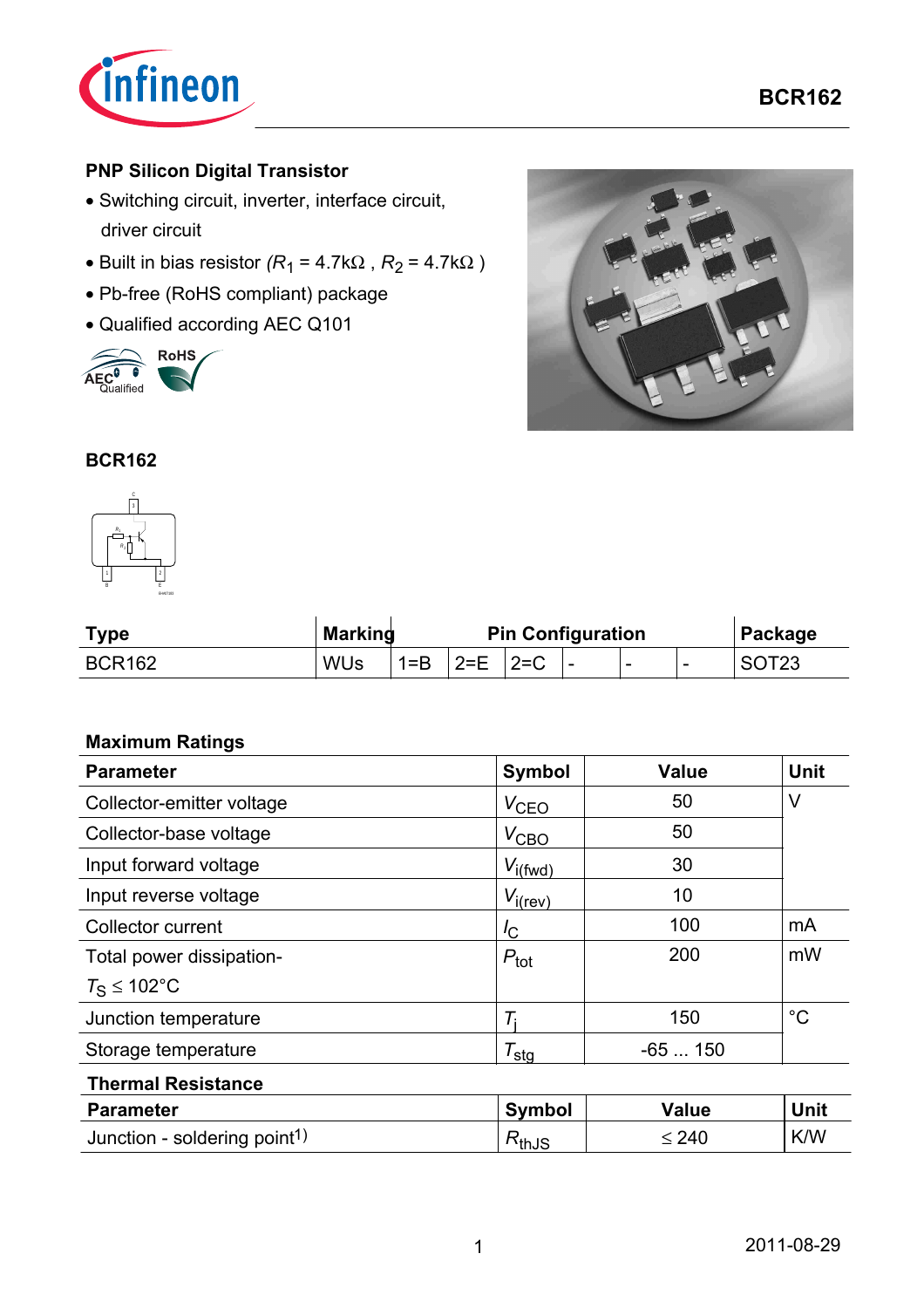

| <b>Electrical Unaracteristics</b> at $q = 25$ O, anicss officials specifica<br><b>Parameter</b> | <b>Symbol</b>    |                          | <b>Values</b> |      |                |  |
|-------------------------------------------------------------------------------------------------|------------------|--------------------------|---------------|------|----------------|--|
|                                                                                                 |                  | min.                     | typ.          | max. |                |  |
| <b>DC Characteristics</b>                                                                       |                  |                          |               |      |                |  |
| Collector-emitter breakdown voltage                                                             | $V_{(BR)CEO}$    | 50                       |               |      | $\vee$         |  |
| $I_{\rm C}$ = 100 µA, $I_{\rm B}$ = 0                                                           |                  |                          |               |      |                |  |
| Collector-base breakdown voltage                                                                | $V_{(BR)CBO}$    | 50                       |               |      |                |  |
| $I_{\rm C}$ = 10 µA, $I_{\rm E}$ = 0                                                            |                  |                          |               |      |                |  |
| Collector-base cutoff current                                                                   | $I_{CBO}$        |                          |               | 100  | nA             |  |
| $V_{CB}$ = 40 V, $I_E$ = 0                                                                      |                  |                          |               |      |                |  |
| Emitter-base cutoff current                                                                     | $I_{EBO}$        | $\overline{\phantom{0}}$ |               | 1.61 | mA             |  |
| $V_{EB}$ = 10 V, $I_C$ = 0                                                                      |                  |                          |               |      |                |  |
| DC current gain <sup>2)</sup>                                                                   | $h_{FE}$         | 20                       |               |      | $\blacksquare$ |  |
| $I_C = 5$ mA, $V_{CE} = 5$ V                                                                    |                  |                          |               |      |                |  |
| Collector-emitter saturation voltage <sup>2)</sup>                                              | $V_{CEsat}$      | $\overline{\phantom{0}}$ |               | 0.3  | V              |  |
| $I_{\rm C}$ = 10 mA, $I_{\rm B}$ = 0.5 mA                                                       |                  |                          |               |      |                |  |
| Input off voltage                                                                               | $V_{i(off)}$     | 0.8                      |               | 1.5  |                |  |
| $I_{\rm C}$ = 100 µA, $V_{\rm CE}$ = 5 V                                                        |                  |                          |               |      |                |  |
| Input on voltage                                                                                | $V_{i(0n)}$      | 1                        |               | 2.5  |                |  |
| $I_{\rm C}$ = 2 mA, $V_{\rm CE}$ = 0.3 V                                                        |                  |                          |               |      |                |  |
| Input resistor                                                                                  | $R_1$            | 3.2                      | 4.7           | 6.2  | $k\Omega$      |  |
| <b>Resistor ratio</b>                                                                           | $R_1/R_2$        | 0.9                      | $\mathbf 1$   | 1.1  |                |  |
| <b>AC Characteristics</b>                                                                       |                  |                          |               |      |                |  |
| <b>Transition frequency</b>                                                                     | $f_{\mathsf{T}}$ |                          | 200           |      | <b>MHz</b>     |  |
| $I_{\rm C}$ = 10 mA, $V_{\rm CE}$ = 5 V, $f$ = 100 MHz                                          |                  |                          |               |      |                |  |
| Collector-base capacitance                                                                      | $C_{\rm cb}$     |                          | 3             |      | рF             |  |
| $V_{CB}$ = 10 V, $f$ = 1 MHz                                                                    |                  |                          |               |      |                |  |

#### **Electrical Characteristics** at  $T_A = 25^{\circ}$ C, unless otherwise specified

1For calculation of *R*thJA please refer to Application Note AN077 (Thermal Resistance Calculation) 2Pulse test:  $t < 300 \mu s$ ;  $D < 2\%$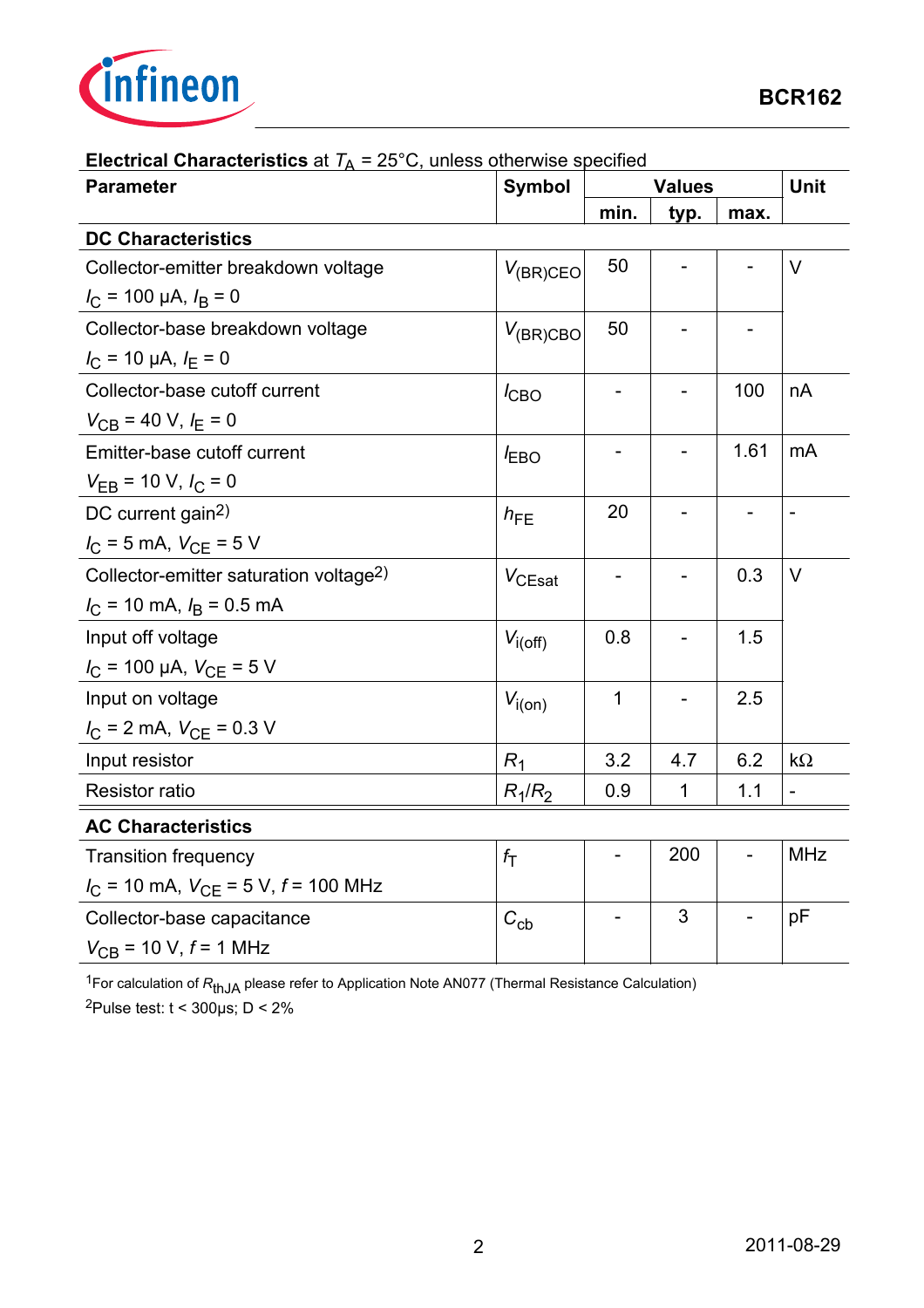

# **DC current gain**  $h_{FE} = f(l_C)$

*V*<sub>CE</sub> = 5 V (common emitter configuration)



**Input on Voltage** *Vi* (on) = ƒ(*I*C) *V*<sub>CE</sub> = 0.3V (common emitter configuration)



#### **Collector-emitter saturation voltage**

 $V_{\text{CEsat}} = f(I_{\text{C}}), I_{\text{C}}/I_{\text{B}} = 20$ 



**Input off voltage**  $V_{i(off)} = f(I_C)$ *V*<sub>CE</sub> = 5V (common emitter configuration)

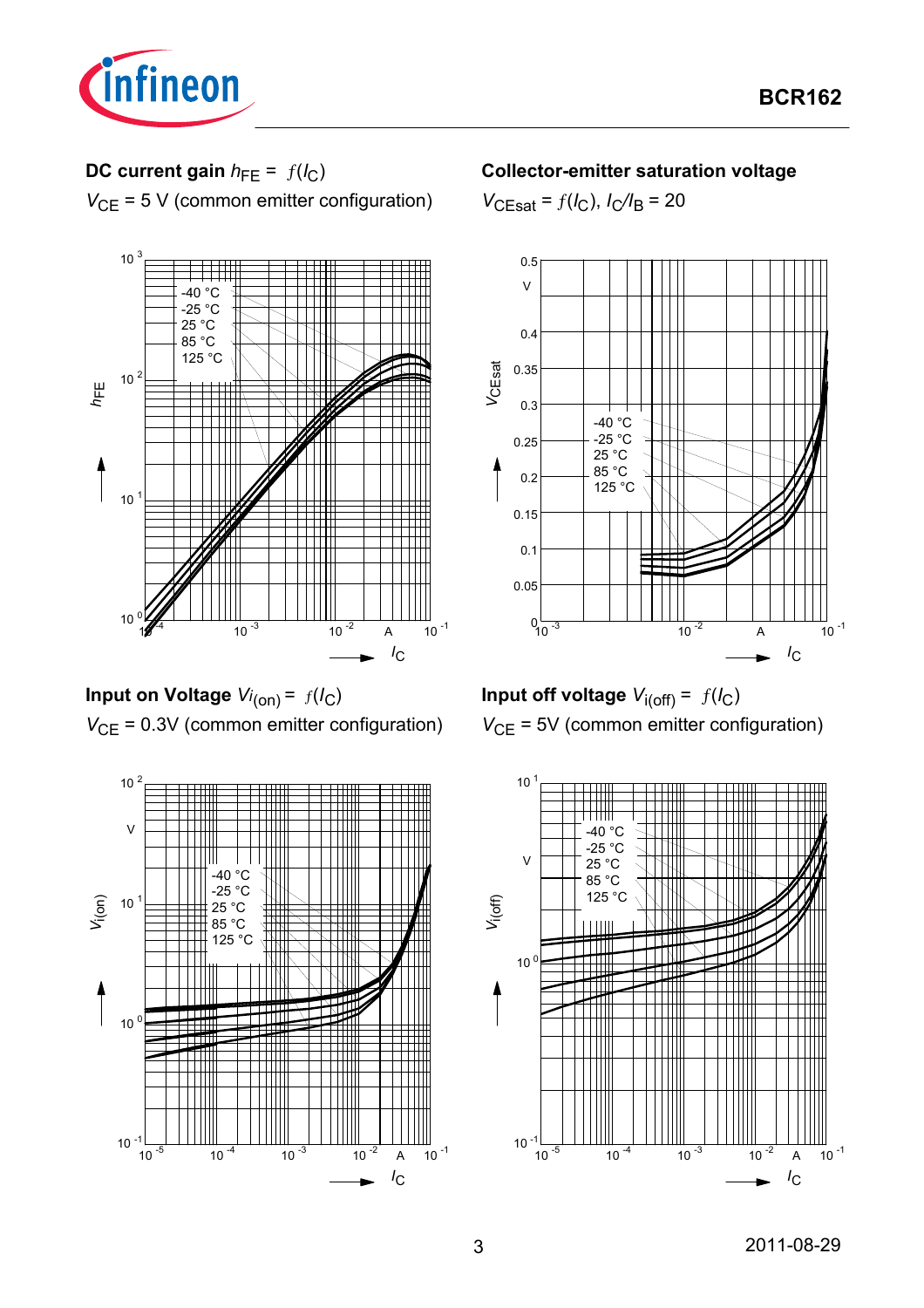

**Total power dissipation**  $P_{\text{tot}} = f(T_S)$ BCR162



## **Permissible Pulse Load**





**Permissible Pulse Load**  $R_{thJS} = f(t_p)$ BCR162

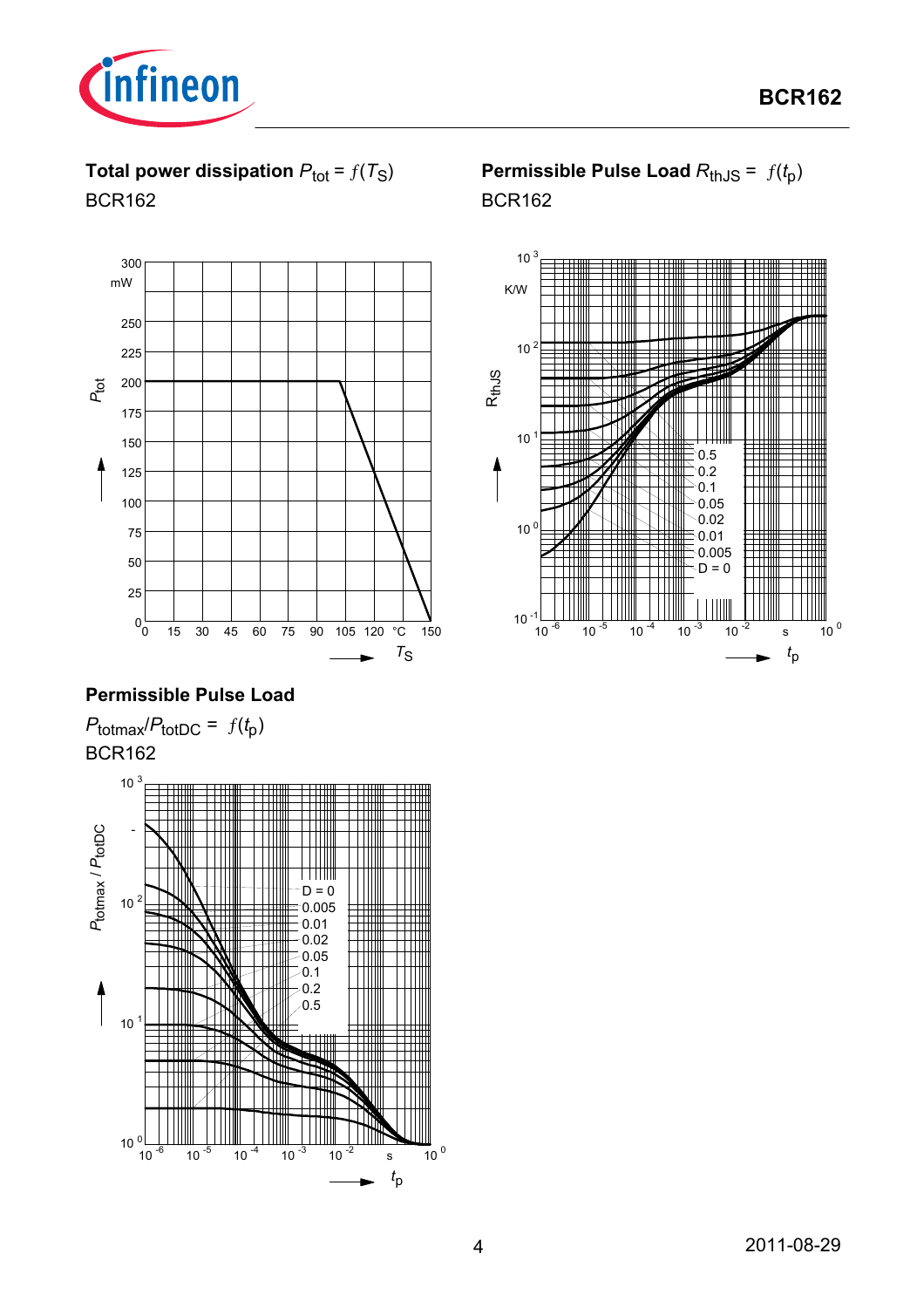